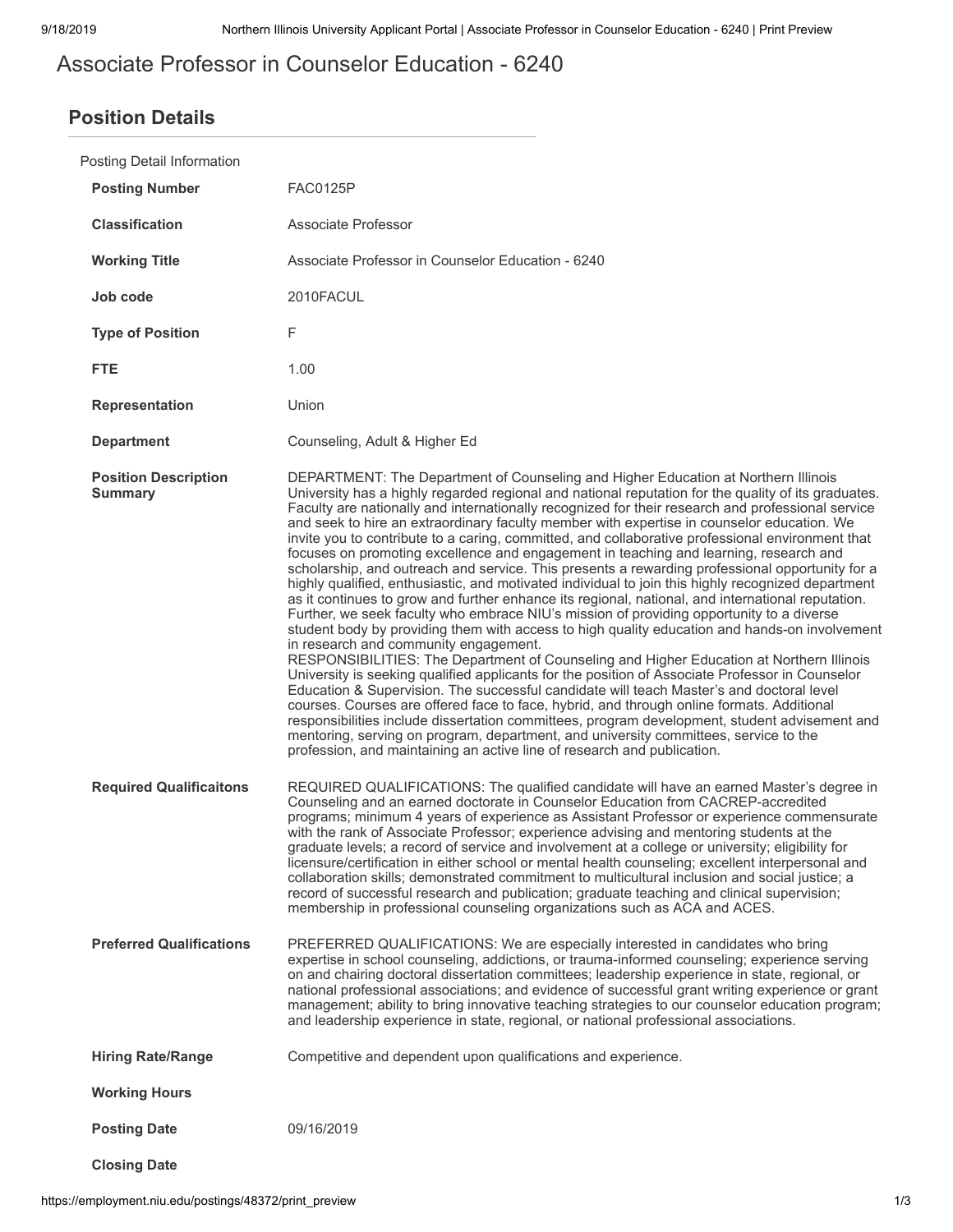| 9/18/2019 |                                                     | Northern Illinois University Applicant Portal   Associate Professor in Counselor Education - 6240   Print Preview                                                                                                                                                                                                                                                                                                                                                                                                                                                                                                                                                                                                                                                                                                                                                                                               |
|-----------|-----------------------------------------------------|-----------------------------------------------------------------------------------------------------------------------------------------------------------------------------------------------------------------------------------------------------------------------------------------------------------------------------------------------------------------------------------------------------------------------------------------------------------------------------------------------------------------------------------------------------------------------------------------------------------------------------------------------------------------------------------------------------------------------------------------------------------------------------------------------------------------------------------------------------------------------------------------------------------------|
|           | <b>Priority Review Date</b>                         | 10/15/2019                                                                                                                                                                                                                                                                                                                                                                                                                                                                                                                                                                                                                                                                                                                                                                                                                                                                                                      |
|           | <b>Open Until Filled?</b>                           | Yes                                                                                                                                                                                                                                                                                                                                                                                                                                                                                                                                                                                                                                                                                                                                                                                                                                                                                                             |
|           | <b>Special Instructions to</b><br><b>Applicants</b> | APPLICATION INFORMATION: Submit a letter of application which includes a statement of<br>teaching philosophy and research interests tailored to the position; curriculum vita; the names<br>and contact information of four professional references; and transcripts (unofficial copies are<br>acceptable for initial review of application; official copies required to confirm appointment)<br>through the NIU Human Resource Services' online job application system (see<br>http://employment.niu.edu/postings/48367). For additional information, see<br>http://www.cedu.niu.edu/cahe or contact search chair Melissa Fickling (mfickling@niu.edu;<br>815.753.9304). Review of complete applications will begin after October 15, 2019; however,<br>applications will be accepted until the position is filled. Appointment is subject to a satisfactory<br>criminal background check. AA/EEO Institution. |
|           | <b>Link to Department</b><br>Homepage               | http://www.cedu.niu.edu/cahe/                                                                                                                                                                                                                                                                                                                                                                                                                                                                                                                                                                                                                                                                                                                                                                                                                                                                                   |
|           | <b>Physical Demands</b>                             | Standing and sitting                                                                                                                                                                                                                                                                                                                                                                                                                                                                                                                                                                                                                                                                                                                                                                                                                                                                                            |
|           | <b>Background Check</b><br><b>Required</b>          | Yes                                                                                                                                                                                                                                                                                                                                                                                                                                                                                                                                                                                                                                                                                                                                                                                                                                                                                                             |
|           | <b>EEO Statement</b>                                | In accordance with applicable statutes and regulations, NIU is an equal opportunity employer<br>and does not discriminate on the basis of race, color, national origin, ancestry, sex, religion, age,<br>physical and mental disability, marital status, veteran status, sexual orientation, gender identity,<br>gender expression, political affiliation, or any other factor unrelated to professional qualifications,<br>and will comply with all applicable federal and state statutes, regulations and orders pertaining<br>to nondiscrimination, equal opportunity and affirmative action.<br>The following person has been designated to handle inquiries regarding the non-discrimination<br>policies:<br>Ethics and Compliance Officer, Title IX Coordinator<br><b>Health Services 230</b><br>TitleIXCoordinator@niu.edu<br>815-753-5560                                                               |
|           | <b>Visa Policy</b>                                  | In compliance with federal law, all persons hired will be required to verify identity and eligibility to<br>work in the United States and to complete the required employment eligibility verification<br>document form upon hire.                                                                                                                                                                                                                                                                                                                                                                                                                                                                                                                                                                                                                                                                              |
|           | <b>ADA Accommodation</b>                            | NIU remains committed to ensuring that its recruitment and application procedures include full<br>opportunities for applicants with disabilities. Employment opportunities will not be denied to<br>anyone because of the need to make accommodations for a person's disability during either the<br>application or interview process. An applicant who believes they require an accommodation to<br>participate in the employment process due to a disability may request that accommodation<br>through the Accommodation Request Form. This form can be obtained by contacting the Office<br>of Academic Diversity, Equity and Inclusion (ADEI) at 815-753-8399.                                                                                                                                                                                                                                              |
|           | <b>Clery Act Information</b>                        | NIU provides information regarding campus security, personal and fire safety, including topics<br>such as: crime prevention, emergency response procedures and crime reporting policies, in<br>addition to crime and fire statistics for the most recent three calendar years. The Annual Security<br>Report containing security and safety information is available at www.safety.niu.edu/clery or by<br>contacting the University Police Department and Public Safety Department at 815-753-9628 to<br>receive a hard copy. The Annual Fire Safety Report is available at<br>www.niu.edu/clery/fire_report.pdf or by contacting the Environmental Health and Safety<br>Department at 815-753-0404 to receive a hard copy.                                                                                                                                                                                     |
|           | <b>Quick Link</b>                                   | http://employment.niu.edu/postings/48367                                                                                                                                                                                                                                                                                                                                                                                                                                                                                                                                                                                                                                                                                                                                                                                                                                                                        |

### **Supplemental Questions**

Required fields are indicated with an asterisk (\*).

1. How did you hear about this vacancy?

- Public Job Posting
- Internal Job Posting
- Agency Referral
- Advertisement/Publication